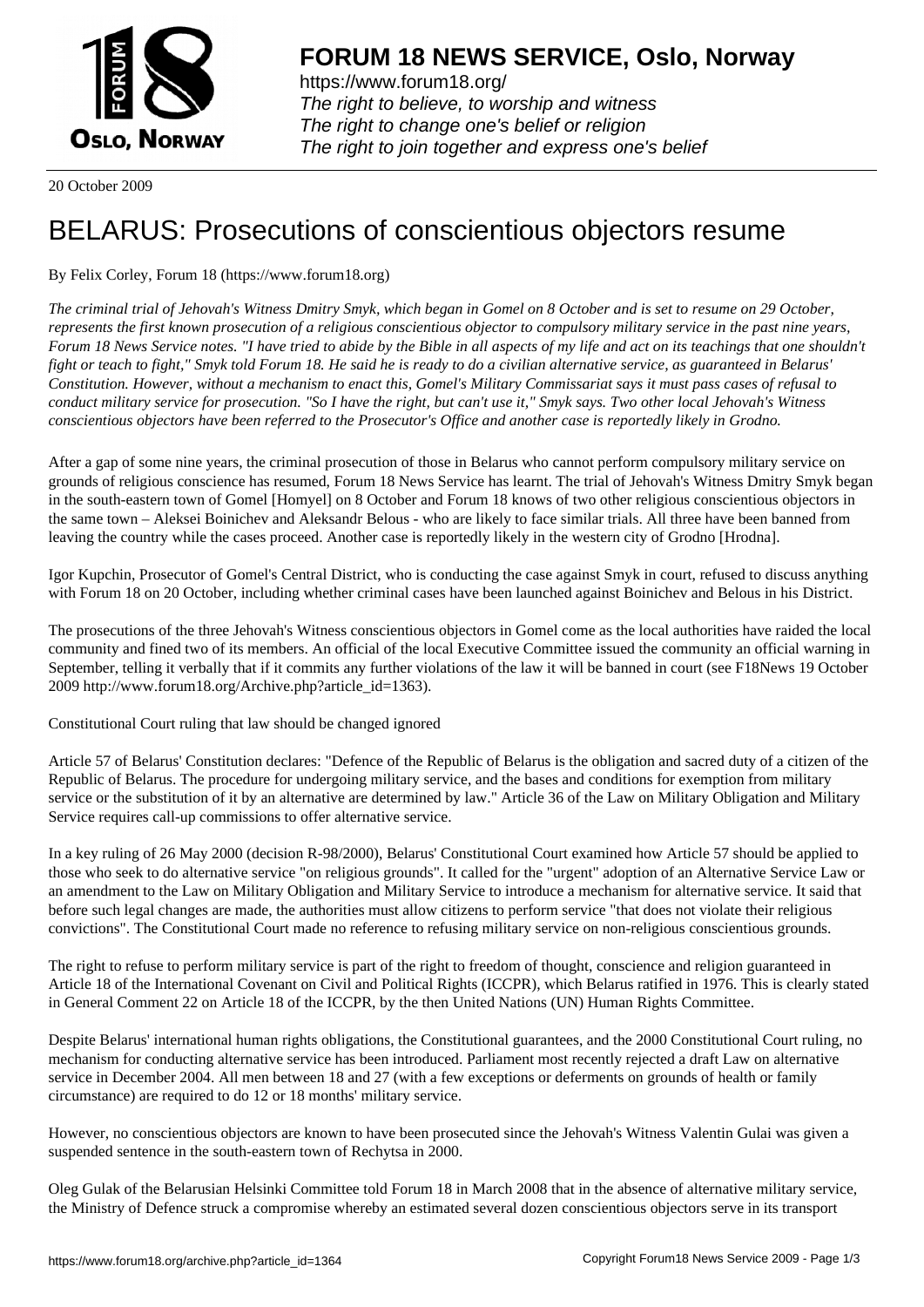http://www.forum18.org/Archive.php?article\_id=1103).

## Smyk's trial in Gomel

The trial of Jehovah's Witness Smyk began under Judge Grigory Dmitrenko at Central District Court in Gomel on 8 October and continued with a second hearing on 19 October, as Smyk told Forum 18. He is facing trial under Article 435 Part 1 of the Criminal Code, which punishes refusing the compulsory call-up to military service with a fine or imprisonment of up to two years. First time offenders can be absolved of criminal responsibility in the case of "serious circumstances".

"I told the call-up commission I wanted to do alternative service for religious reasons - such as in a hospital or on the streets," Smyk told Forum 18. "I have tried to abide by the Bible in all aspects of my life and act on its teachings that one shouldn't fight or teach to fight. I must serve only Jehovah."

The Gomel City Military Commissariat rejected his request for alternative service and passed on his case to the Prosecutor's Office. "I received a letter from the Military Commissariat outlining that while the Constitution allows for alternative service, they cannot offer it because no mechanism exists," Smyk told Forum 18. "So I have the right, but can't use it."

Smyk said that at the 19 October hearing, the court decided it needed to investigate whether his decision not to do military service was his own or taken by an organisation. "I don't understand this – it was my decision based on what it says in the Bible." He added that the Prosecutor Kupchin got representatives of the Military Commissariat to admit that they had not offered Smyk alternative service. "But he told the military to offer me some other service within the armed forces, such as in the railway troops, which is unacceptable to me."

Smyk said he does not know what to expect when the trial resumes on 29 October.

Smyk, who is 23 and married with a four-year-old daughter, said he had previously received the deferments for fathers of children under three when he was called to military service before. However, now his young daughter is over that age, the Gomel City Military Commissariat no longer gave a deferment.

Gomel prosecutors move against two further conscientious objectors

The two other Gomel-based Jehovah's Witnesses to have told the call-up commission they have refused military service – Boinichev and Belous – have had their cases handed over to the Prosecutor's Office and have been banned from leaving the country, Smyk told Forum 18.

In a 25 August letter seen by Forum 18, Colonel Igor Ivashkov, acting Gomel City Military Commissar, told Boinichev that his request for alternative service was again being rejected. Ivashkov recognised that the Law on Military Obligation and Military Service requires call-up commissions to offer alternative service. "However, at present with all the will in the world it is impossible to take this decision because of the absence in the Republic of Belarus of a normative legal basis on the procedure for conducting alternative service," he told Boinichev.

Ivashkov wrote that he therefore has to be treated under Article 4 of the Law on Military Obligation and Military Service, which requires all men without regard to race or "attitude to religion" to meet the call-up demand. As Boinichev failed to turn up to conduct his military service, he was banned from leaving the country and his case passed to the Prosecutor's Office.

Ivashkov told Forum 18 on 20 October that he could not recall the individual letter to Boinichev – "I have thousands of pieces of paper that I sign" – and insisted that everything had been done in relation to those who refused military service in accordance with the law. Asked why action has been taken this year against three individuals in Gomel refusing military service on grounds of religious conscience when in the previous eight years no prosecutions are known to have taken place anywhere in Belarus, he responded: "Nothing has changed. We deal with each case as it comes up." (END)

For a personal commentary by Antoni Bokun, Pastor of a Pentecostal Church in Minsk, on Belarusian citizens' struggle to reclaim their history as a land of religious freedom, see F18News 22 May 2008 http://www.forum18.org/Archive.php?article\_id=1131.

For more background information see Forum 18's Belarus religious freedom survey at http://www.forum18.org/Archive.php?article\_id=1311.

Full reports on freedom of thought, conscience and belief in Belarus can be found at http://www.forum18.org/Archive.php?query=&religion=all&country=16.

A compilation of Organisation for Security and Co-operation in Europe (OSCE) freedom of religion or belief commitments can be found at http://www.forum18.org/Archive.php?article\_id=1351.